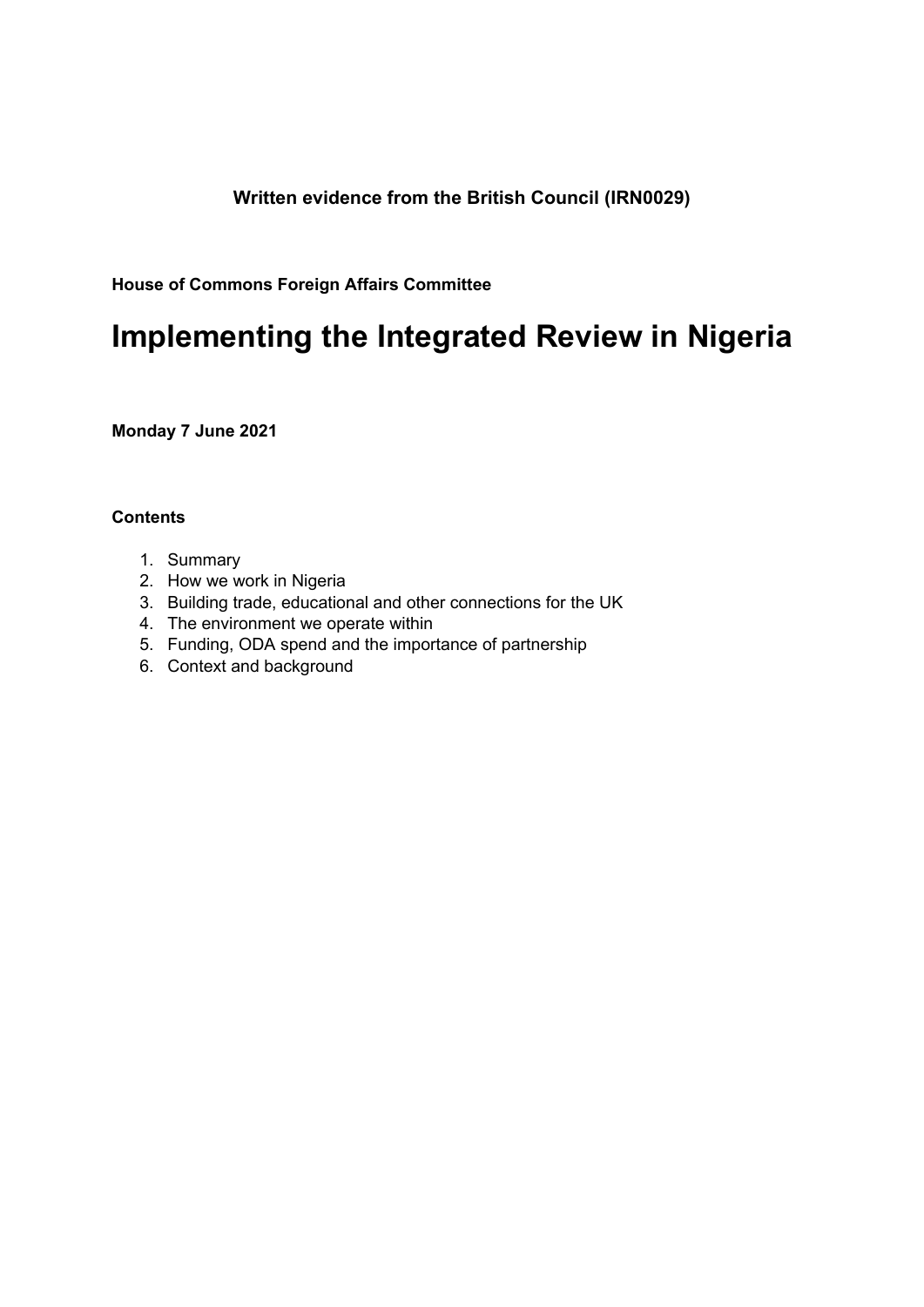## **1. Summary**

- 1.1 The British Council is a long-established part of the UK's overseas infrastructure in Nigeria. Operating from a number of sites across the country and with a large network of partners, we support the UK's international objectives by building the connections and creating the conditions to foster greater collaboration and understanding in the future.
- 1.2 While an operationally independent Non-Departmental Public Body (NDPB), we are committed to supporting delivery of the UK's international objectives, including the Foreign Secretary's ambitions for Official Development Assistance (ODA).
- 1.3 Our work in Nigeria focusses on UK/Nigeria educational and creative links. We connect education institutions with a view to encouraging collaboration on research, science and innovation and help drive UK education exports and international student recruitment. Through partnerships with the creative industries, we also uncover new opportunities for UK creativity and are helping to develop a thriving, collaborative community of UK and Nigerian creatives for the future.
- 1.4 The operating environment in Nigeria is challenging, with corruption often present and problematic. In terms of international competition, the UK enjoys a strong perception among young Nigerians, although there is a real sense of challenge from a number of international competitors, including China.
- 1.5 Funding for our work in Nigeria comes primarily from the ODA portion of our grant-inaid and from partnership funding. The challenging economic picture in the UK and the move to 0.5% have meant a slight decrease in the funding available for the British Council in Nigeria, but its designation as a priority country means that the bulk of grant-in-aid going into Nigeria has been protected for 2021/22. Our future funding settlement will be decided in the wake of the Comprehensive Spending Review in the autumn.

## **2. How we work in Nigeria**

- 2.1 The British Council Nigeria is operationally independent of the FCDO, comprising a team of 190 UK-appointed and local personnel led by our highly experienced Country Director, Lucy Pearson, with over seven years in-country. At regional level, our work in Nigeria is coordinated through our Regional Director for Sub-Saharan Africa.
- 2.2 However, we have strong and mutually supportive relationship with FCDO in Nigeria with a shared commitment to delivering against strategic priorities. The British Council's Country Director is a member of the High Commission Senior Leadership Team, attends the Strategy Board and contributes to Country and Business Planning, in particular towards Education in the Human Development strategic pillar. Following the FCO/DfID merger, the British Council's work in Nigeria sits within the "People-to-People" block of the High Commission. We work to support the FCDO's fusing of teams to build capabilities in policy and programming while utilising the connections it brings to foster new UK-Nigeria partnerships, develop joint proposals on soft power and build the UK brand in Nigeria.
- 2.3 The Country Director meets regularly with the High Commissioner, her Deputies and with the FCDO's programme leads in relevant areas – Education, Climate, Soft Power, Prosperity as well as Security (OSMs) and Trade. In developing our own Nigeria strategy and plan, our Country Director proactively consults with the High Commissioner, deputies, and relevant thematic leads to seek inputs, feedback and build allegiance towards strategic focus, plans and delivery. The strength of this relationship and the regular interactions mean that this is a genuinely collaborative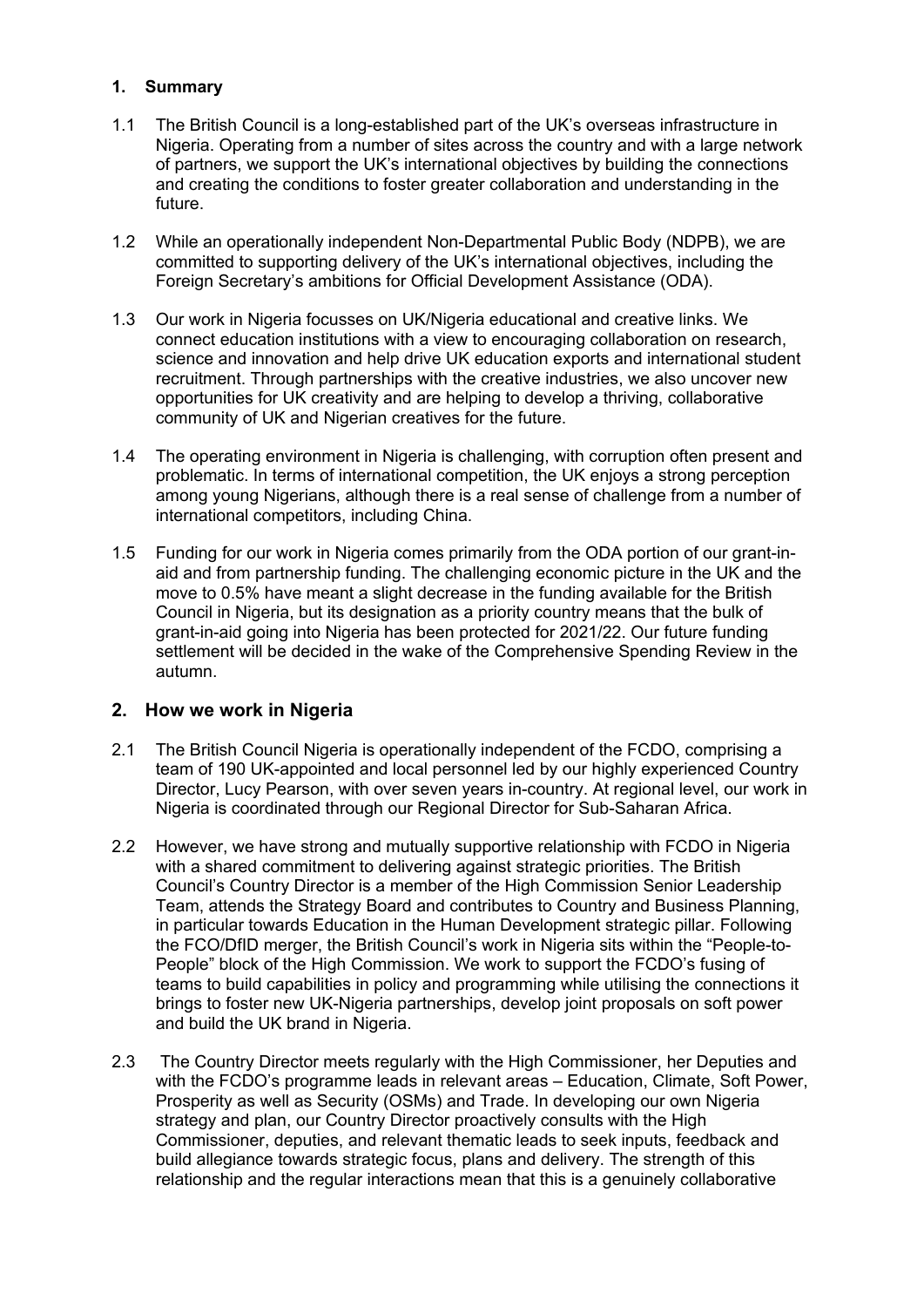process, with the most recent draft Country Plan for 21/22 shared with the High Commissioner and senior FCDO stakeholders on 2 March 2021.

- 2.4 Our work has helped support policy development at the High Commission, as well as planning and programming. The research and insight we are able to provide, as well as the access to networks we create are of real value to the mission. Of particular recent note have been our Next Generation Nigeria report, as well as our role in delivering the Education World Forum and Going Global, our international conference for education leaders.
- 2.5 We are also a delivery partner and co-designer of several co-funded programmes with the FCDO in-country. One of our global programmes, Connecting Classrooms for Global Learning is particularly active in Nigeria and we are the delivery partner for the KaLMA programme (Kano Literacy and Maths Accelerator) part of the flagship PLANE (Partnership for Learning for All in Nigerian Education) programme. This focusses on inclusion and girls' education.
- 2.6 Previously, British Council Nigeria was a member of the Nigerian Development Partners Group, co-chaired by the High Commission. This group coordinates aid interventions among the international community. Around 2019 we were asked to remove ourselves from the Group, due a to perceived conflict of interest by the Head of DFID Nigeria. Whilst the British Council does often have dual roles in country – in policy support and programme delivery - we also have the experience, professionalism and our "Dual Role Guidance" to manage potential conflicts of interest and are able to exclude ourselves before obtaining privileged information. Given our knowledge, experience, track, networks, influence, insights and programme funding in areas of common interest to the Nigerian Development Partners Group, we continue to believe that there is mutual value in our future participation.

#### **3. Building trade, educational and other connections for the UK**

- 3.1 One of the central aims of the British Council, set out in our Royal Charter, is to develop long-term relationships and lasting connections which facilitate exchange, trust and mutual understanding. This is all the more important in Nigeria, where business is frequently driven by personal relationships and connections.
- 3.2 Our 77-year history in Nigeria, and the regard in which we are held, is unrivalled by competitor cultural relations organisations. A 2018 survey found that the British Council is both better known and regarded in Nigeria than our competitors, and over 40% of those surveyed said they would recommend the British Council<sup>i</sup>.

#### **Trade**

- 3.3 We use our long-standing relationships, and the good will that we help foster, to build trade links between the UK and Nigeria. Working with the FCDO and other government departments, we support sector specific trade missions to highlight commercial opportunities within the market. We curate market intelligence and data, broker links, support collaborations between creative entrepreneurs and higher education institutions.
- 3.4 The value of our work as a catalyst for trade is recognised in the close working relationship we enjoy with the Prime Minister's Trade Envoy, Helen Grant MP. Since taking up her post we have been in regular contact and, in December 2020, we supported her visit to Nigeria where she met with partners in the Creative Industries and participants of the Nigeria Creative Enterprise support programme (NICE). The aim of the visit was to build a greater understanding of the needs, opportunities for trade, investment and collaboration and the barriers across the creative sectors.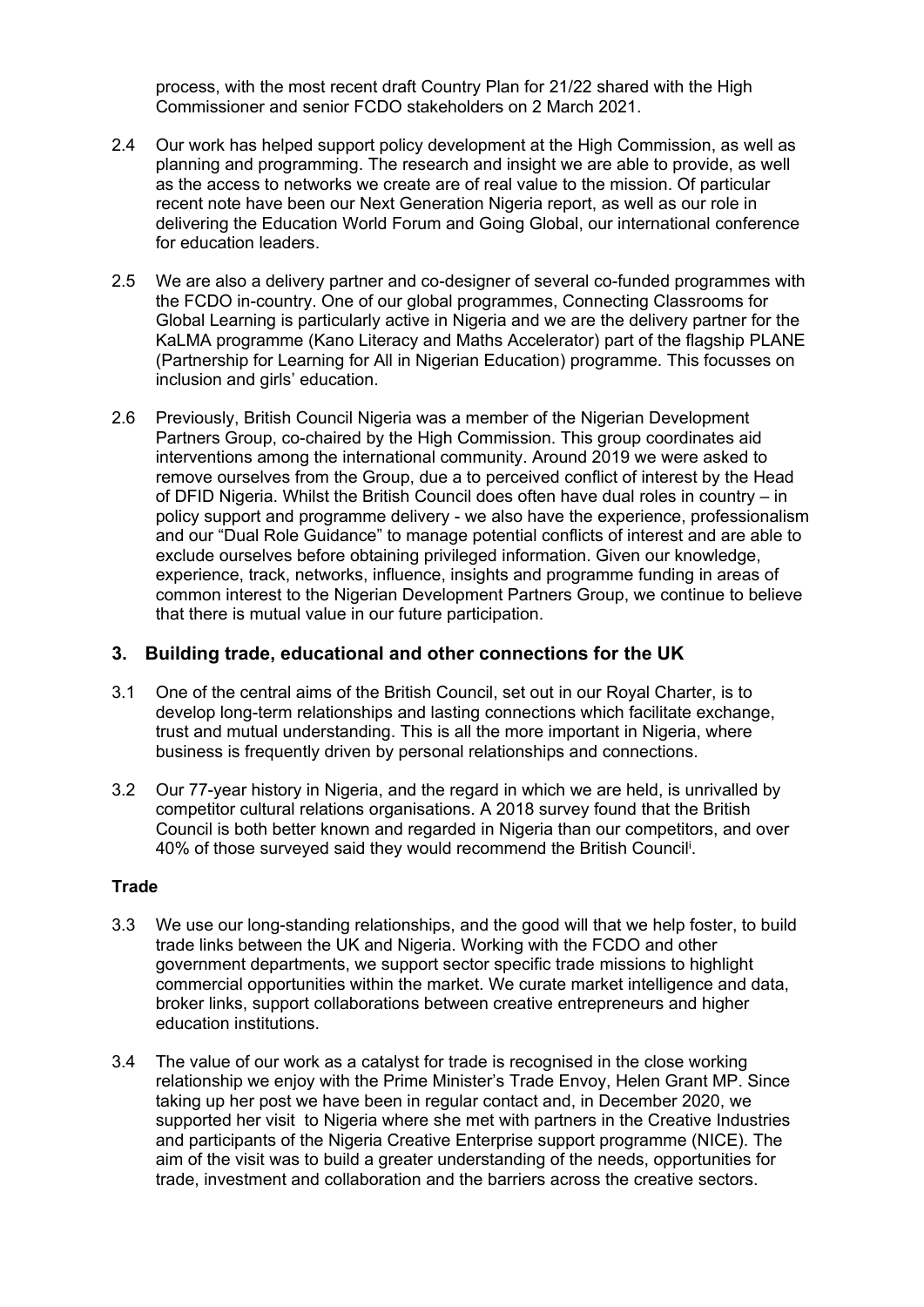3.5 A key outcome of this visit was to cement the idea of a physical trade mission to Nigeria, with a redefined focus, moving away from one specific sector to a broader, cross-sector creative industries focus encompassing film, TV, media, fashion and music. In advance of the trade mission, we supported DIT to deliver a series of virtual sessions to 'warm up' the UK sector. During the visit of the Minister for Africa and Helen Grant in April 2021, we facilitated and attended a dinner, hosted by the British Deputy High Commissioner with senior leaders in the Nigerian creative industries, building connections at the highest levels and further highlighting opportunities for the UK and trade.

## **Education**

- 3.6 Through education, we encourage links and strong relationships across a range of sectors. The UK remains the market leader for educational investment and exchange for Nigeria. Despite increased competition from other markets, the UK remains the top destination for Nigerians looking to study abroad, and Nigeria contributes around £300 million to the UK's economy annually.
- 3.7 The British Council facilitate and support this market by leveraging existing relationships to encourage a receptiveness to new ideas and open markets. We connect UK HE institutions with their peers in Nigeria, and through programmes like STUDY UK we promote the UK as a destination for study for Nigerian students.
- 3.8 Nigeria is a priority country for HMG's international Higher Education and Trans-National Education. With this in mind, we work collaboratively with DIT in Nigeria and London and Sir Steve Smith (the UK's International Education Champion) to maximise UK/ Nigeria partnerships (for example with BUILA, UUKi, QAA and AdvanceHE) and opportunities to enhance attractiveness and the UK's market share.
- 3.9 In terms of international student recruitment, the UK is the top destination and will likely remain a favoured destination for Nigerians looking to study abroad. Between 2016 and 2018 (based on the student figures for both on campus and distance learning delivery models) Nigeria leads the region with a total of about £1.5billion spent on international education export. It is expected that the introduction of the graduate route in July of 2021 will lead to increased interest in study opportunities in the UK especially from Nigeria's prospective postgraduate student population.

#### **Creative industries**

- 3.10 When it comes to the creative arts, NICE is just one example of a programme designed to foster collaboration and partnerships between Nigeria and the UK on fashion and film. It works to encourage greater co-creation and boost the recognition of the UK as a key partner and source of expertise and technology in the creative industries. On the conclusion of the NICE programme, 75% of participants reported a 32% increase in their revenue and attributed this to the programme. 50% also reported an improvement in their standard of living while 63% of participants had an improved perception of the UK brand and its role as leader in supporting the development of the creative industries in Nigeria<sup>ii</sup>.
- 3.11 The connections that we are able to make for the UK, its creative businesses and its educational institutions as well as the wider UK commercial sector are of intrinsic value as we continue to build and develop our strong economic links with the largest economy in Africa. Through this work we establish the UK as a partner of choice for Nigeria public and private partners.

#### **Science and technology to drive innovation**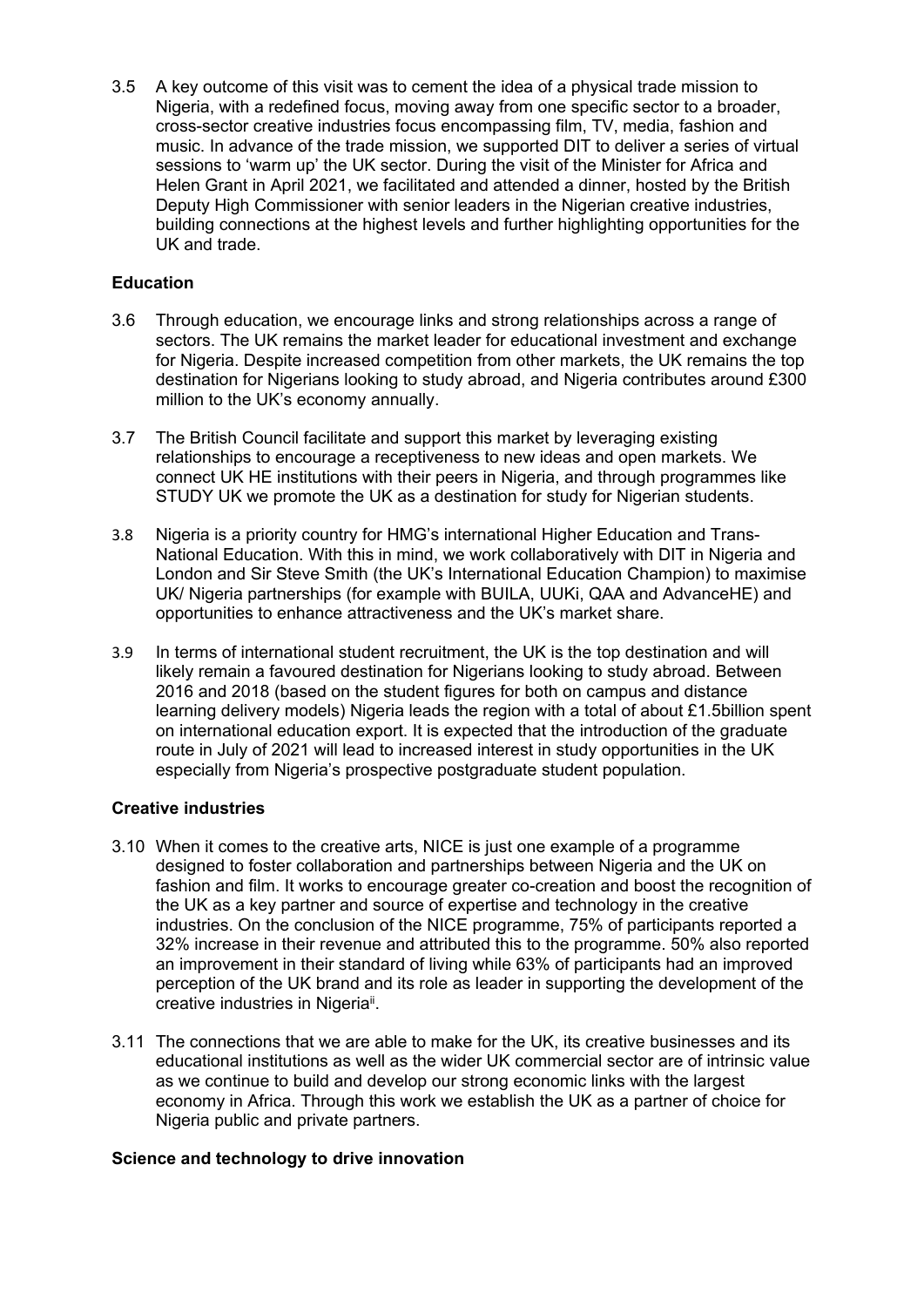- 3.12 Support for scientific collaboration is a priority for our work, and is embedded across wider programme design and deliver. For example, we broker UK/Nigeria institutional partnerships focused on sharing global best practice and building institutional knowledge around commercialisation of research work and the development of sustainable partnerships.
- 3.13 A clear example of this is the Strategic Partnerships for Higher Education Innovation and Reform (SPHEIR). The FCDO funded grant programme is delivered across 8 locations in SSA and supports the transformation of higher education to better meet the needs of graduates and employers in focus countries. With a programme budget of £600,000 for Nigeria alone, in the last 5 years, we have built a network of 13 institutions that have through their project activities, helped transform graduate education and its outcomes by embedding innovative pedagogy within graduate social science programmes. By enhancing the educational experience for both instructors and learners, the partnership enhances the capacity of academic staff and improve students' capability to contribute to economic growth and social development. Leveraging on the lessons from this programme we have also piloted smaller scale tailored partnerships looking promoting the use of innovation in Nigerian universities and building professional capability in research.
- 3.14 We launched a large-scale grant programme to support the development of UK / SSA institutional partnerships focused on fostering a culture of entrepreneurship and innovation within universities which captures technological advances and allows them to be full exploited. The Innovation for African Universities programme is designed to provide a platform for the development of cross continental collaborations and an exchange of learning and knowledge between participating institutions. Over a period of 18 months, starting from April 2021, a total of 21 partnerships will be brokered between UK and SSA universities with grants of over a million pounds offered to support the development of these partnerships. This programme supports the UK governments ambition to remove market barriers and increase the number of international partnerships and collaborations across a range of locations particularly priority markets like Nigeria, Ghana and Kenya.
- 3.15 The British Council too has been using the driving power of technology to improve and enhance what we do and what we are able to offer our partners around the world. Much of this work was already underway, however, the Covid-19 pandemic has acted as an accelerator, pushing us to meet the significant shifts in the way Nigeria uses technology and capitalise on the possibilities and opportunities it presents us with. We have adapted to this with a range of new digital tools and platforms for both cultural exchange and capacity building, , targeting our key audience of young Nigerians.
- 3.16 Over the last year, the majority of our programmes have been repurposed for digital delivery across a range of platforms. This has provided a model for partners and audiences, and our expertise and guidance has helped both UK and Nigerian partners adapt to the conditions of the pandemic. In 2020, we grew the online audience for our programmes by 38% to reach 3,398,901 adding to our total reach in-country of around 100 million people per year..
- 3.17 The pandemic has also increased demand for further investment in digital literacy and audience engagement. This is prompting strategic partnerships with technology organisations such as Microsoft to design and deliver programmes focused on building skills for inclusive digital participation. A pitot is scheduled for the northern Nigeria city of Kano later this year.

#### **4. The environment we operate within**

#### **Challenges for investment in Nigeria**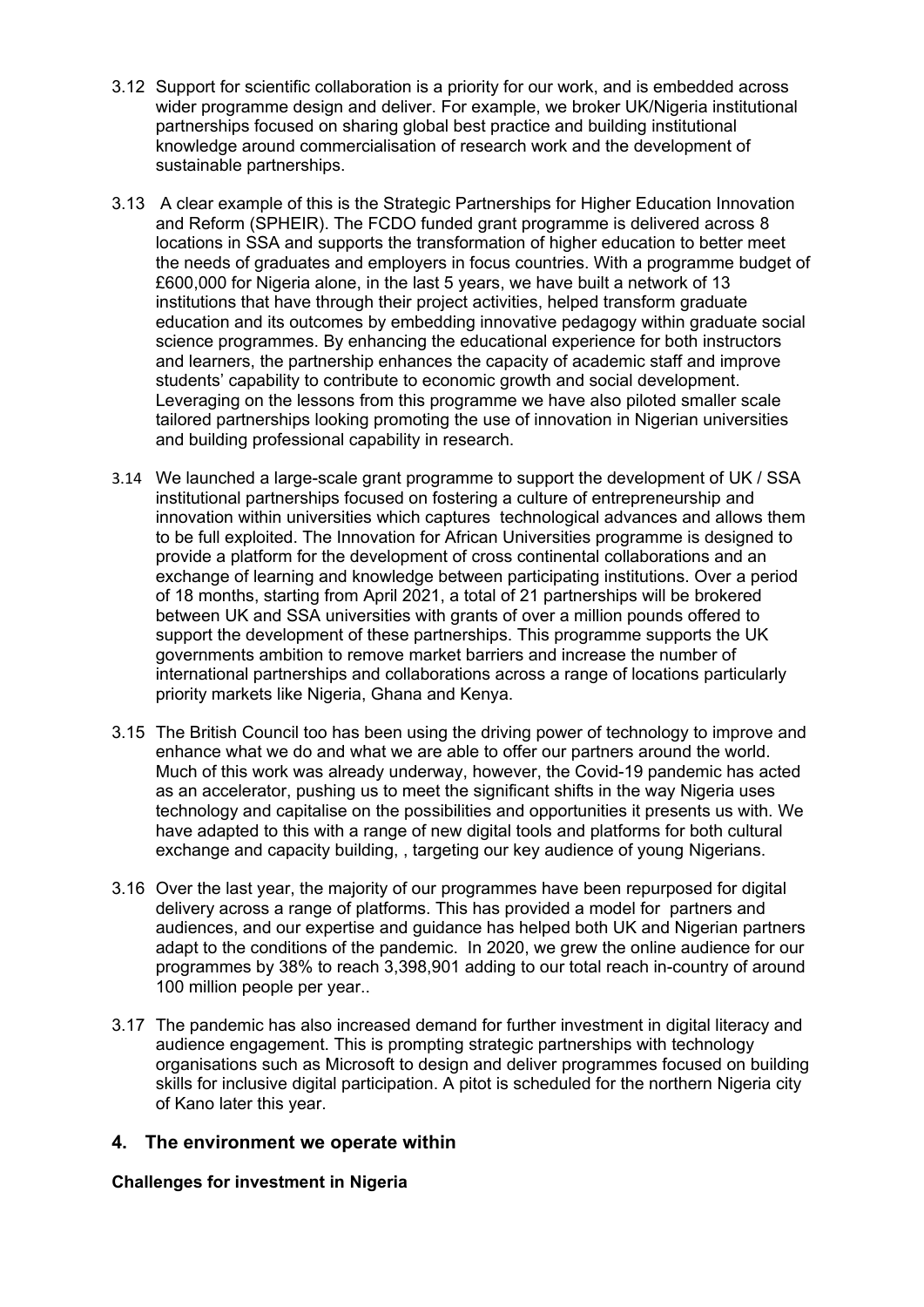- 4.1 A range of challenges deter investment in Nigeria, including high levels of corruption and increasing insecurity, alongside poor infrastructure and energy access, scarcity of foreign exchange, foreign investors' concerns about the design and implementation of regulation and Nigeria's structural economic challenges. Although the World Bank highlighted that Nigeria had made some notable improvements in 2018 and 2019, Nigeria ranked 131st out of 189 countries in the 2019 World Bank's Ease of Doing Business index. Corruption in Nigeria has a significant impact on prosperity and democracy. Nigeria ranks 149th out of 180 countries on Transparency International's Corruption Perceptions Index.
- 4.2 Tackling these issues is in the UK's interest. The British Council has a history of addressing 'upstream' interventions, working towards open societies in which transparency, among other elements, is encouraged. Our Active Citizens programme is an example where this is clearly demonstrated. The programme focuses on social leadership training, promotes intercultural dialogue and community-led social development. Through the programme, individuals are equipped with the skills and knowledge needed to design and implement social action projects to tackle social issues in their community. Our Active Citizens programme supported more than 800 students and six community action projects in four cities across northern Nigeria. The projects, in Jos, Kano, Sokoto and Zaria, focus on areas including women's rights, environmental sustainability and career advice

#### **International Competition**

- 4.3 The UK's main trade competitors in Nigeria, in order of market share, are China, India, the USA, the Netherlands and Germany. In terms of soft power and influence, we see growing influence from the USA, France, Germany and Saudi Arabia, particularly in the Muslim North of the country. The Goethe Institute and Alliance Française have a strong presence in Lagos.
- 4.4 Of these competitors, the evolving perception of China among Nigerians is of real interest. China's soft power infrastructure and presence in Nigeria is not yet particularly evident or strong. There is a network of Confucius Institutes located within established higher education institutes in Nigeria, for example the University of Lagos and UniLag. There are also a number of Nigeria-China Friendship Associations and some delivery of language training. Social media is also a key part of China's soft media armoury in Nigeria.
- 4.5 Whilst there is no trend data for Nigeria, attitudes generally have hardened towards China, though we see contradictions - on the one hand China appears to be less attractive and trusted than it was even a couple of years ago but is at the same time seen as the most important (trade and investment) player by a significant margin.
- 4.6 While the importance of China to trade and investment is clear, Chinese influence in this area is not universally seen as a good thing in Nigeria. The damaging impact of cheap imports and their effects on domestic manufacturing, the perception of an overreliance on Chinese goods and on Chinese workers are of particular concern, the latter especially given the high unemployment and underemployment rates in Nigeria. These considerations will undoubtedly have had an impact on the overall perceptions data.
- 4.7 In May 2020 the British Council commissioned IposMori to undertake research on perceptions of the UK across G20 countries. Some of this data has already been made available to the Committee and full publication of this work is imminent. In this research Nigerian respondents were more likely to favour the UK over the USA than the average across G20 countries, though China remained their first choice as International Partner. The report found that: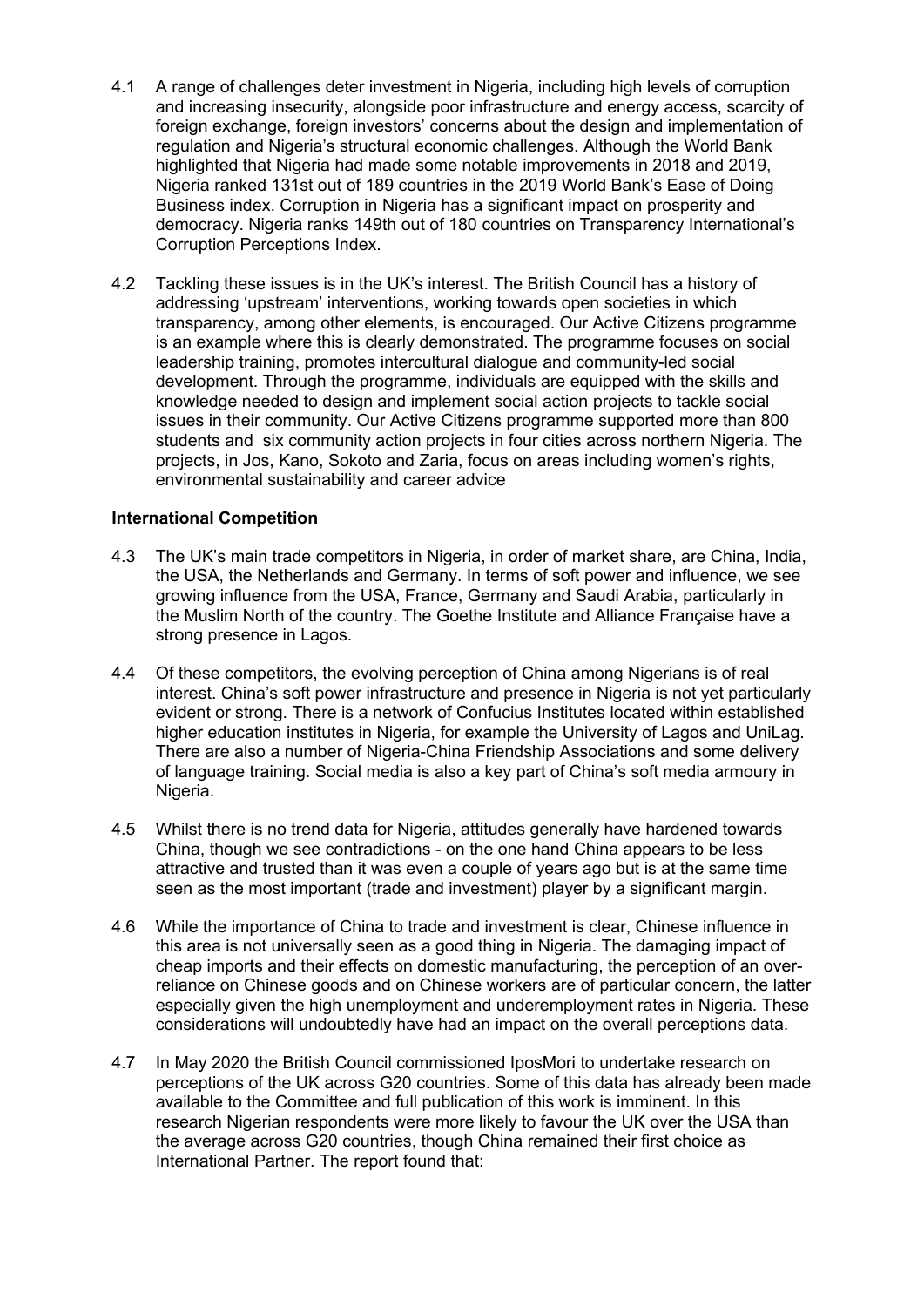- (a) The UK performs better than China when it comes to overall attractiveness UK 85%, China 72%
- (b) There is a much deeper trust in people in the UK than in China UK 63% vs China 39%
- (c) There is a deeper trust in Government in the UK than in China UK 65% vs China 48%
- 4.8 However, there are clearly a number of other things going on that we should be alive to. Other data from the survey shows Nigerians ranking China above the UK when it comes to art and culture. This is a result which challenges other findings, both in Nigeria and elsewhere. It may however be linked to the way in which young Nigerians identify China as a country at the cutting edge of technology, far ahead of Japan and the USA for example, and far ahead of the UK too.

## **5. Funding, ODA spend and the importance of partnership**

- 5.1 Nigeria is a diverse and highly complex operating environment with multiple interventions being delivered across sectors by several government and international development stakeholders. With limited resources, focus is required. The British Council works collaboratively with organisations with similar values and programmatic objectives. We actively participate in partnership fora and communities of practice to identify future partners and their emerging objectives, and to stay plugged in to shifts in the policy and practice environment.
- 5.2 In all of our ODA work we work towards the ambitions for ODA set out by the Foreign Secretary. These include:
	- (a) **Climate change** *we are adding value to the UK Government's COP26 objectives through our global ODA programme, supporting capacity building of young people and connecting them with policymakers. Our programme has been welcomed for its support to make COP26 a 'whole of society' COP, working closely with XHMG partners across the network.*

In the lead up to the COP event this year, the British Council Nigeria will work with a series of critical stakeholder groups to host and deliver around 8 climate themed events and projects targeted at a cross section of youth groups, public/ private bodies and policy makers. Beyond COP26, a strand of our large scale higher education programme in SSA (Innovation for African Universities) looks to build a better understanding about climate issues with youth audiences and academia in universities with the aim of creating collaborative platforms that support the development of innovative solutions to climate change issues across the African continent

*(b)* **Girls' education** – *our holistic approach empowers girls and enables them to fulfil their potential.*

We engage with policymakers and educators to embed inclusive learning practice; provide quality English language education; and enhance pathways to employment/ FE&HE. Our ambition over the next five years for girls to receive 12 years of quality education by ensuring gender sensitive standards are embedded into our programmes. To support this, we have worked to build a repository of data and evidence through our programmes to ensure our programme design in aligned with the needs at country level. A good example of our work in this area is the Northern Nigeria Girls Education Programme (2014– 18) NNGEP. Working through international and local partnerships with NGOs and CBOs NNGEP focused on; innovative research and thought leadership suited to the Nigerian context, interventions with political, traditional and religious leaders and community-based advocacy. NNGEP contributed to the enrolment of 200,000 girls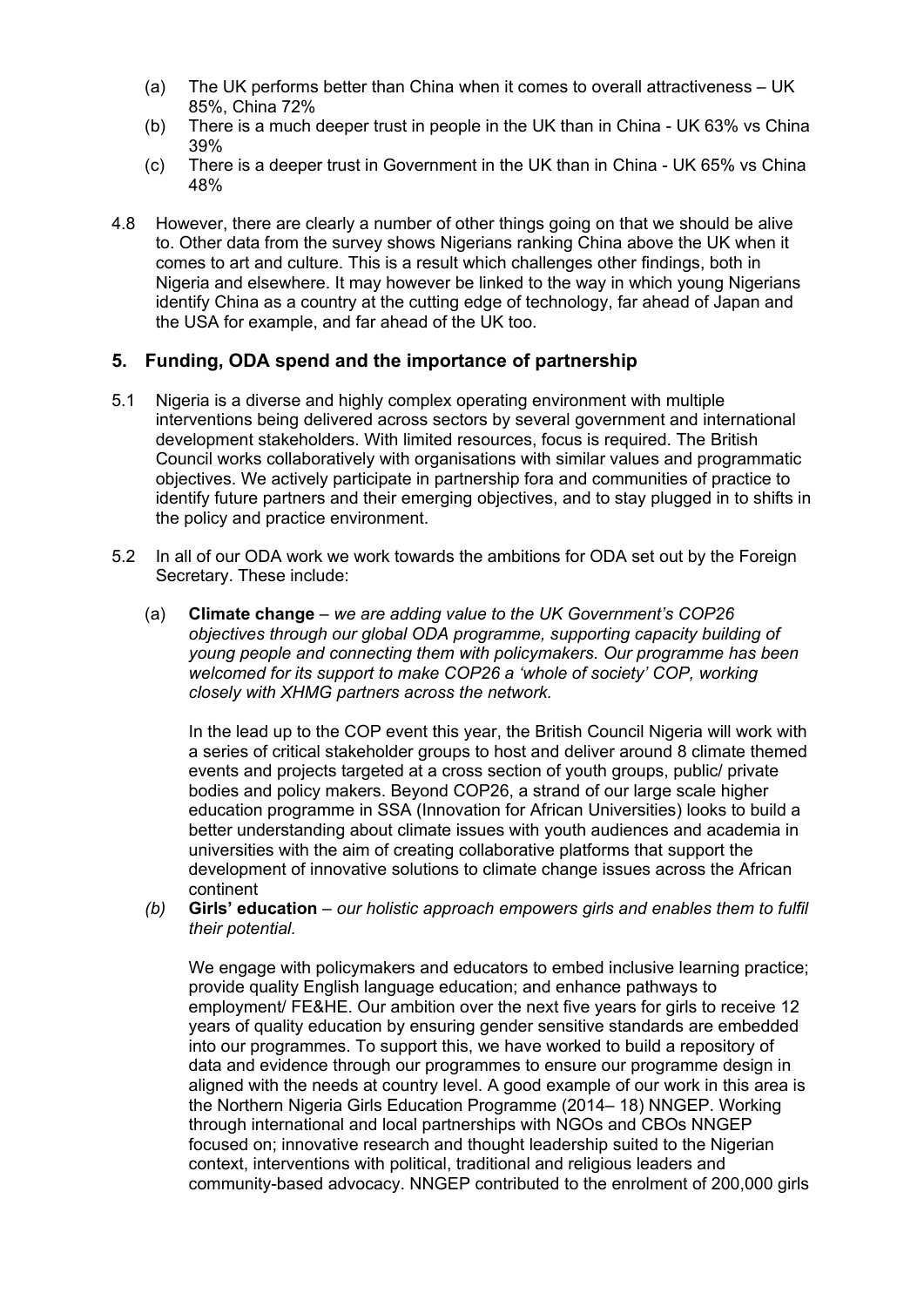and supported more than 20,000 girls to transition from primary to secondary school.

(c) **Open Societies and Conflict Resolution** – *we help the UK to build alliances and provide the next generation of young leaders with skills and agency to participate in/ change their societies.*

Whilst the British Council Nigeria has a history of successful programmes in Open Societies and Conflict Resolution, including the DFID funded programmes which ended in 2019 - Justice for All and the Nigeria Stability and Reconciliation Programme – the recommendation of the 2019 Tailored Review, the Foreign Secretary's Review and recent FCDO strategic discussions are being taken forward and we are scaling down our (largely donor funded) work in Justice, Conflict and Stability. Our work across the education, arts and English pillars, however, all contribute towards creating societies in which transparency, open debate and good governance all thrive.

5.3 Nigeria is a priority country for the British Council, both due to its strategic importance to the UK, our long history in the country and its commercial importance. Reflective of this, our ODA Grant-in-Aid funding has remained relatively consistent. However, our funding allocation in Nigeria has seen a slight reduction in this financial year owing to the changes to ODA spend in the UK linked to the weaker than expected GNI result and the move to 0.5%.

| <b>DITUSH COUTICIL ODA TUHUHIY ANOCATION TOF NIGHTIA DY YEAR</b><br>່ 18/19 - GBP l | 19/20 - GBP | $20/21 - GBP$ | 21/22 - GBP |
|-------------------------------------------------------------------------------------|-------------|---------------|-------------|
| 2,573,750                                                                           | 3,008,562   | 3,146,646     | 3,035,392   |

## **British Council ODA funding allocation for Nigeria by year**

- 5.4 In Nigeria as across our Global Network, the budget is focused on our strategic programme priorities in arts (including creative economies); education and the English language. This represents a more streamlined programme range, with our work across Justice, Conflict and Stability having been scaled back in order to allow us to concentrate on other programmes following the recommendations from the Tailored Review process.
- 5.5 As ODA resources have reduced due to the financial challenges of the pandemic our membership of communities of practice and partnerships have become all the more important as a means of identifying opportunities for funding, collaborative work and new partnership opportunities. Our membership of education communities-of-practice establishes an important UK link into key sector actors such as UNICEF, USAID, and EUNIC for arts and culture. This helps ensure that the UK is aware of the funding and partnership prospects in the market, highlights the collaborative opportunities, and means that we can deploy shared resources with key players for increased impact and scale.
- 5.6 Financial necessity will require many future British Council programmes in Nigeria to include a delivery model that leverages more on partnerships, seeking an 80:20 split between global and local partnerships. . We will also have a stronger focus on cocreation and joint delivery of programmes to manage costs, with an anticipated 60% of delivery being done through others.
- 5.7 More broadly, the way in which we have had to prioritise ODA towards strategic geographies and portfolios, means that efficiencies and reductions have been made elsewhere in Nigeria, the sub-Saharan Africa region and globally. Combined with the changes to the amount of money available via government grant and our commercial surplus to fund our operations in the non-ODA world, this means that the British